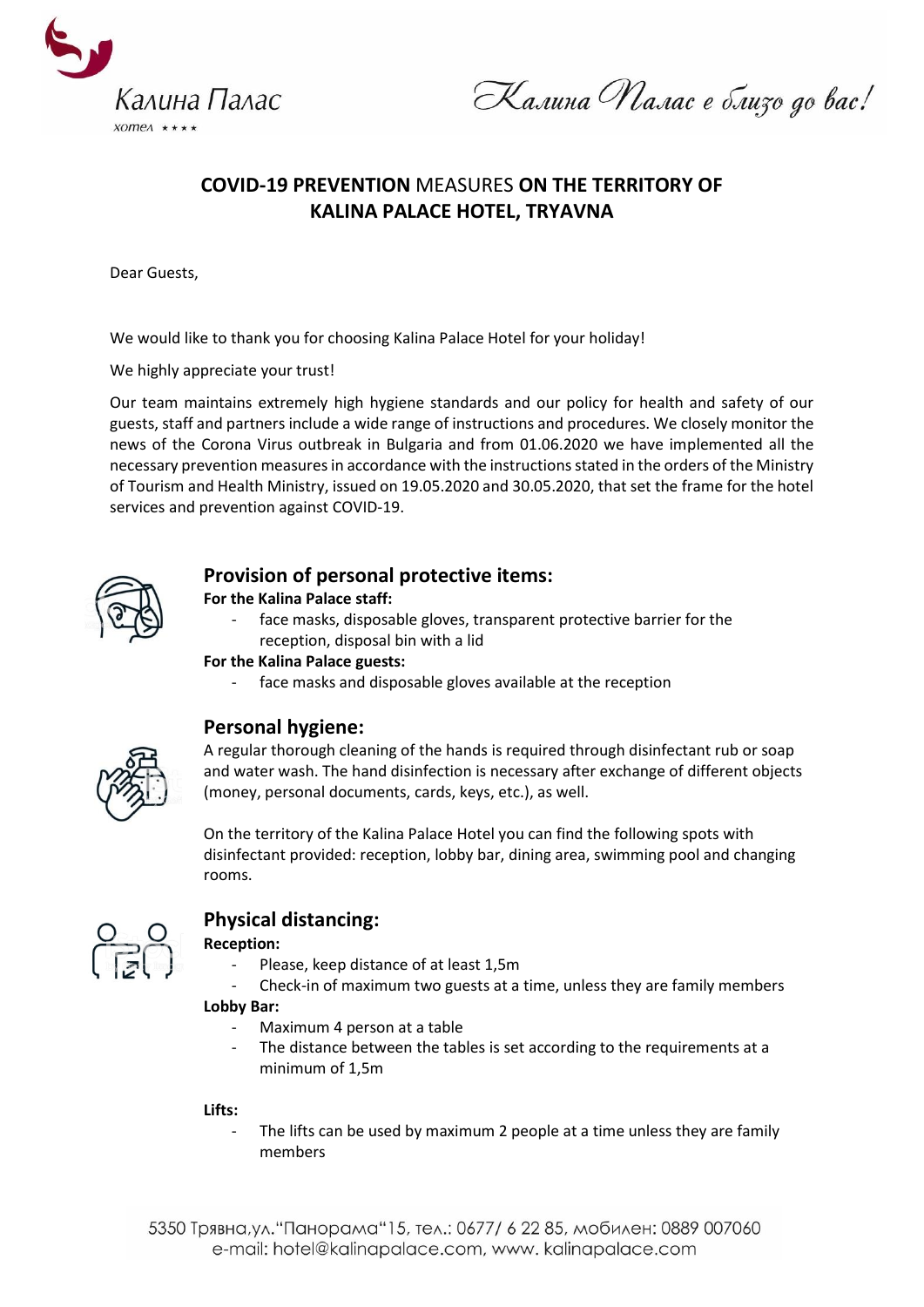

Калина Малас е близо до вас!

## **Conference halls:**

- The usage of conference halls is possible at 30% of their actual capacity
- The distance between the sitting areas is set according to the requirements at a minimum of 1,5m

#### **Restaurant:**

- Dining is possible at the hotel restaurants
- There are protective barriers set on the buffet during buffet service. The buffet is operated by hotel staff. No self service allowed!
- Maximum 4 person at a table
- The distance between the tables is set according to the requirements at a minimum of 1,5m

#### **Swimming pool:**

- Usage of the swimming pool is possible by maximum 10 people at a time
- The lounge chairs are set at a distance of 1,5m and moving them is not allowed

# **Cleaning and disinfection:**

## **Overall disinfection with LIQUID GUARD®**

- LIQUID GUARD® is a double component disinfection liquid that creates an invisible physical barrier eliminating bacteria
- LIQUID GUARD® is effective against Corona Virus TGEV (also known as Swine Flu), as well. It provides 99,8% virus reduction within 8 hours. Extra test have been introduced for the membrane viruses like SARS and Corona Virus/COVID-19
- LIQUID GUARD® is scientifically proven to be effective against the Influenza type A virus
- It eliminated 90% of the virus within 8 hours and 99% within 24 hours
- The innovative LIQUID GUARD<sup>®</sup> nanotechnology guarantees long lasting antibacterial protection of the surfaces for more than 1 year
- Spectrum of efficiency: viruses, bacteria, mold, fungi, algae, mites

**Common areas /lobby, rest rooms, corridors, lifts/** 

- Along with the LIQUID GUARD® disinfection all areas with opening windows are subject to additional ventilation
- **Cooling/heating of all common areas of the hotel is done via an airconditioning centre that is different from the rest of the common airconditioning installation. The air-conditioning centre sources fresh outdoor air which is then chilled or heated and supplied to the common indoor areas. In this way re-circulation of the air in the common areas is avoided, which is the main reason for the spread of viruses and bacteria**

#### **Guest rooms:**

- An extended cleaning routine is followed by the cleaning staff that includes special disinfection of contact surfaces such as armrests, handles, switches, phone, remote controls, etc.
- Additional ventilation of the rooms
- Towel and bed sheets change is done by the cleaning staff only while wearing face masks, disposable gloves and aprons and the laundry is placed in special containers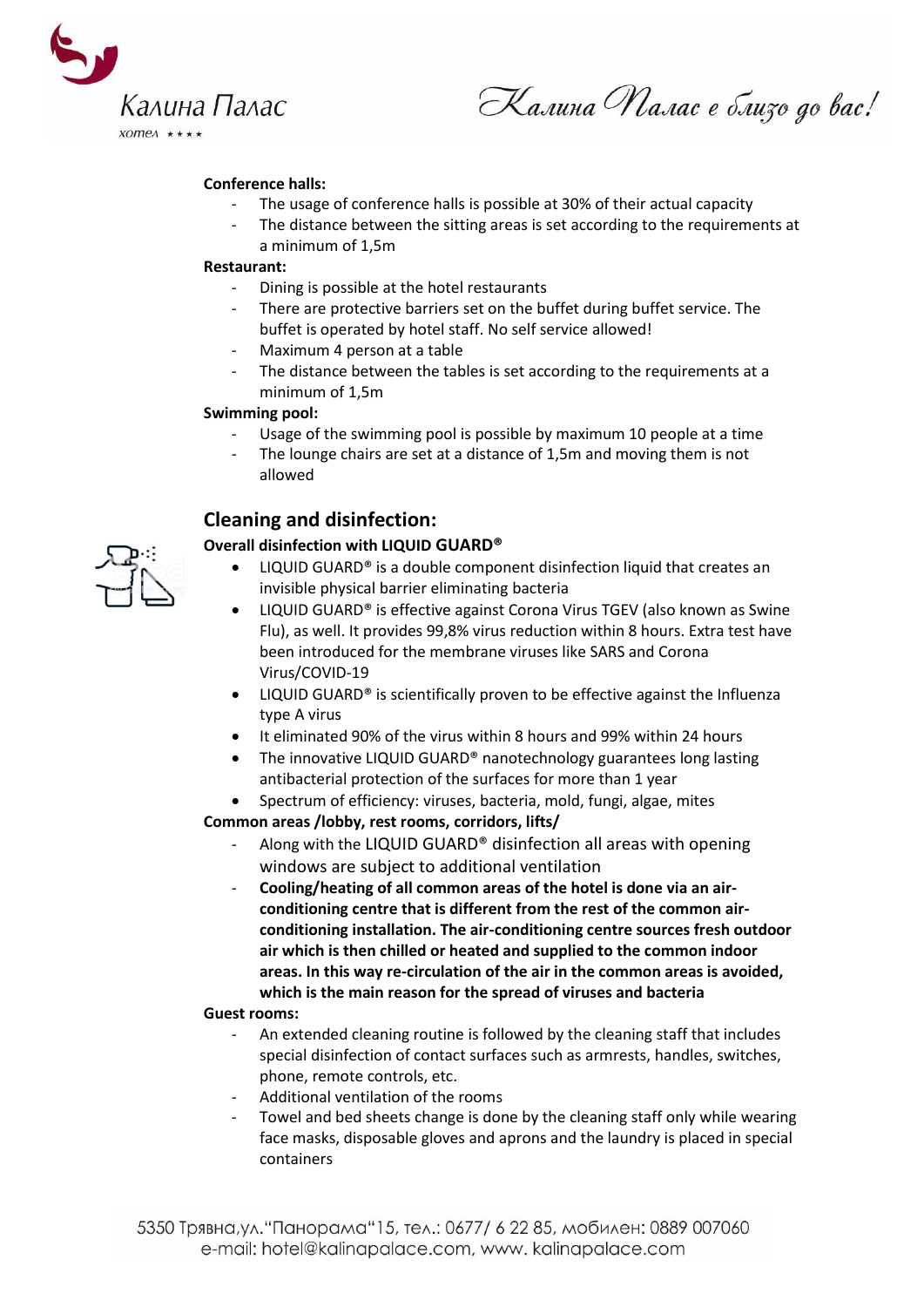

Калина Малас е близо до вас!

Towel and bed sheets laundry is done with washing and disinfection detergents, following all the instructions for prevention

### **Restaurant/Dining area:**

- Besides the LIQUID GUARD<sup>®</sup> disinfection, the tables and seats are being cleaned before the clients are seated and after each guest
- We would like to kindly remind all our guests to wash and disinfect their hands before dining

#### **Lobby bar:**

- Besides the LIQUID GUARD<sup>®</sup> disinfection, the tables and seats are being cleaned before the clients are seated and after each guest
- We would like to kindly remind all our guests to wash and disinfect their hands before dining

## **Conference area:**

- Besides the LIQUID GUARD® disinfection, the tables and seats are being cleaned before the clients are seated and after each guest
- We would like to kindly remind all our guests to wash and disinfect their hands before dining
- Additional ventilation is done every hour
- Additional cleaning and disinfection of the contact surfaces and devices

## **Swimming pool:**

- Disinfection of adjacent areas is done every hour
- Usage of the lounge chairs is only allowed with a personal towel on it
- When leaving the lounge area, please, dispose of the personal towels in the specially marked bins
- The lounge chairs are disinfected after each guest by Kalina Palace staff



## **Prevention:**

## **Staff:**

All staff is subject to an infrared body temperature check before being admitted to their working place. In case higher body temperature is measured, the person is not allowed into the hotel. All necessary medical treatment and following care is done in accordance with the instructions and procedures for prevention.

#### **Hotel guests:**

- Before entering the hotel area, a member of the staff with personal protective equipment provides infrared body temperature check. In case higher body temperature is measured, the guest is not allowed into the hotel. A medical examination is required and the controlling institutions are to be notified.
- In case of a change of the medical status of a guest during their stay in the hotel, they are to be quarantined in a specially prepared room of the hotel. The hotel management, local Health Inspection Institution and Emergency Centre are to be immediately notified.
- After the isolation/transportation of the person all the areas they have visited are subject to a thorough cleaning and disinfection

## **Suppliers and partners:**